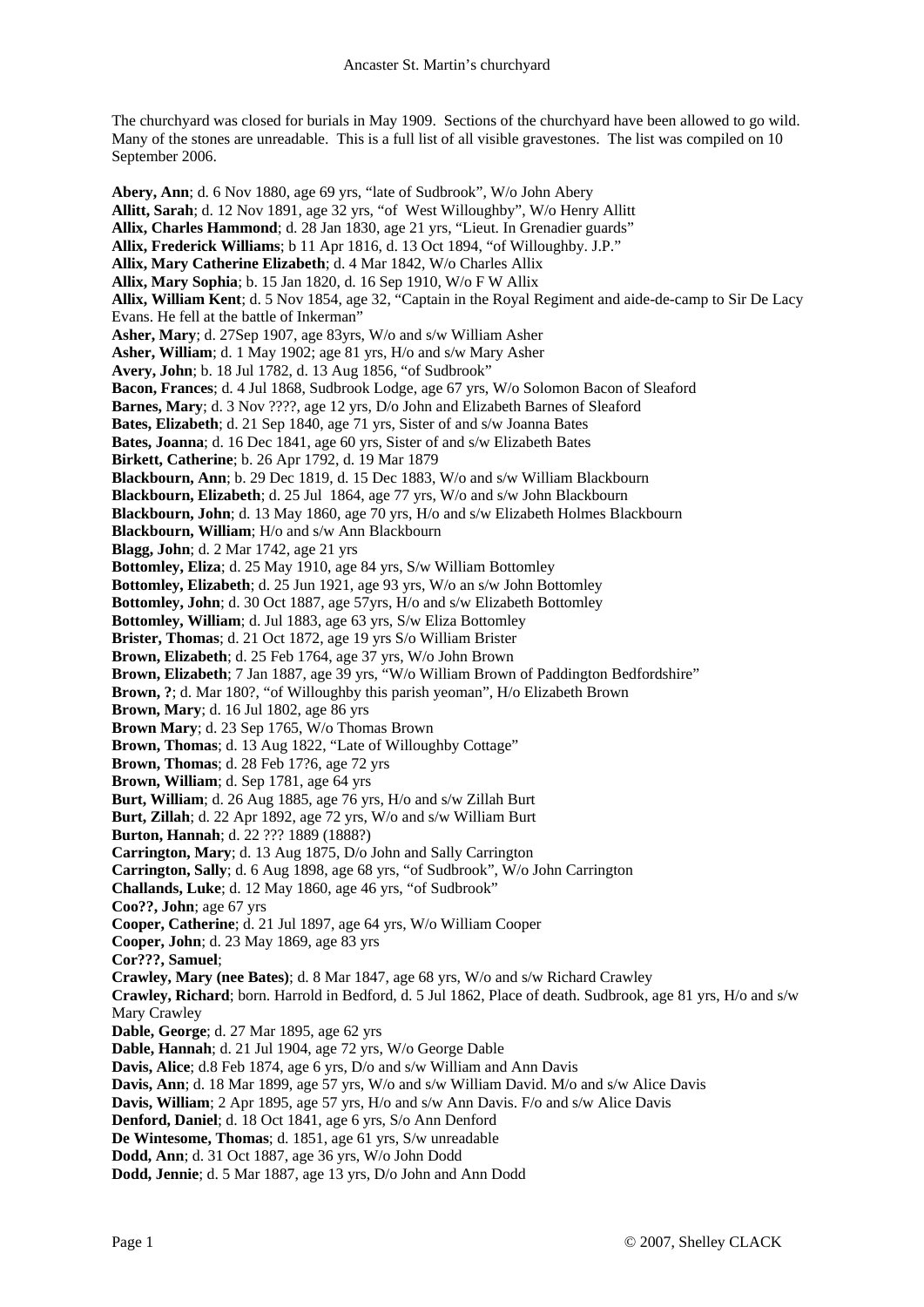**Dodd, Mary**; d. 10 Jan 1879, age 70 yrs, W/o and s/w Thomas Dodd **Dodd, Thomas**; d. 27 Mar 1883, age 80 yrs, S/w Mary Dodd **Eaton, Ann**; d. 13 Jun 1880, age 73 yrs, W/o Freeman Eaton **Eaton, Freeman**; b. 8 May 1808, d. 8 Jul 1877, "Surgeon" **Eaton, Sarah**; d. 18 Mar 1854, age 40 yrs, W/o Freeman Eaton **Elliott, Catherine**; d. 13 Oct 1883, age 85 yrs, W/o and s/w Matthew Elliott **Elliott,Charlotte**; d. 14 Aug 1886, age 78 yrs, W/o and s/w John Elliott **Elliott, Elizabeth**; b. 17 Nov 1812, d. 19 Dec 1878, W/o and s/w John Elliott **Elliott, John**; d. 13 Jul 1890, age 84 yrs, H/o and s/w Elizabeth Elliott **Elliott, John**; d. 28 Sep 1874, age 58 yrs, "of Fulbeck", H/o and s/w Charlotte Elliott **Elliott, Matthew**; d. 18 Jul 1884, age 74 yrs, H/o and s/w Catherine Elliott **Elliss, Ann**; d. 22 Apr 1904, age 79 yrs, W/o and s/w William Elliss **Elliss, William**; d. 15 Mar 1886, age 66 yrs, H/ and s/w Ann Elliss **Everitt, Thomas**; d. 23 Nov 1862 **Franks, Norman Robert Sinclair**; b. 24 Oct 1885, d. 14 May 1893 **Gadsby, Maria**; d. 23 Jan 1892, age 67 yrs, W/o Samuel Gadsby **Gadsby, Samuel**; d. 23 Apr 1897, Place of death. Sudbrook, age 73 yrs **Garner, John Thomas**; S/w John, Sarah and Martha Smith and Sarah Munks **Garner, Elizabeth**; d. 27 Nov 1876, age 69 yrs, S/w Thomas Garner **Garner, Thomas Wilcox**; d. 18 Nov 1881, age 72 yrs, S/w Elizabeth Garner **Gillson, Ann (nee Abery)**; d. 26 Dec 1876, age 36 yrs, W/o Cook Gillson **Glow (Clow?), ??**; W/o and s/w William Glow (Clow) **Glow (Clow?), William**; d. 6 Jan 1804, age 77 yrs, H/o and s/w ?? Glow (Clow?) **Gragg, Jane**; d. Dec 1870, age 11yrs, S/w John Gragg **Gragg, John**; d. 5 Mar 1928, age 91 yrs, S/w Jane Gragg **Grasby, Edward**; d. 13 Jun 1847, age 83 yrs, H/o and s/w Elizabeth Grasby. F/o and s/w Mary Grasby **Grasby, Elizabeth**; d. 21 Jul 1852, age 78 yrs, W/o and s/w Edward Grasby. M/o and s/w Mary Grasby **Grasby, Mary**; d. 31 Jul 1823, D/o and s/w Edward and Elizabeth Grasby **Grasby, Mary**; d. 15 May 1826, age 70 yrs, W/o John Grasby **Hackett, Sarah**; age 83 yrs **Hales, Alice Ann**; d. 3 Jan 1842, age Infant, S/w Charles Hales. D/o Ann and Robert Hales **Hales, Ann**; b. 21 Nov 1798, d. 12 May 1859, W/o and s/w Robert Hales **Hales, Charles**; d. 9 Sep 1830, age Infant, S/w Alice Hales. S/o Ann and Robert Hales **Hales, Elizabeth**; d. 20 Nov 1856, age 95 yrs, W/o and s/w William Hales **Hales, Robert**; b. 22 Mar 1797, d. 11 Aug 1849, H/o and s/w Ann Hales **Hales, William**; d. 20 Apr 1824, age 50 yrs, H/o and s/w Elizabeth Hales **Hansley, Jane**; d. 5 Dec 1890, age 82 yrs, W/o and s/w William Hansley **Hansley, William**; d. 13 Dec 1867, age 50 yrs, H/o and s/w Jane Hansley **Hare, Dinah**; d. 28 Jan 1863, age 65 yrs, W/o and s/w John Hare **Hare, John**; d. 1 Aug 1849, age 58 yrs, H/o and s/ Dinah Hare **Harmston, Ann**; d. 18 Jun 1895, age 69 yrs, S/w John Harmston **Harmston, John**; d. 16 Apr 1888, age 67 yrs, S/w Ann Harmston **Harmston, John**; d. 12 Dec 1881, age 22 yrs, S/o John and Anne Harmston **Harrinson, Ann**; d. 12 Jul 1886, age 59 yrs, W/o Woodthorpe Harrison **Harrison, Robert**; d. 4 Sep 1886, age 62 yrs, "of Corby" **Harriss, Tom**; d. 18 May 1891, Place of death. Woodgreen London, s/o William and Rebecca Harriss **Hart, Alice**; d. 12 Jul 1917, age 79 yrs, W/o and s/w James Hart **Hart, James**; d. 10 Oct 1888, age 56 yrs, H/o and s/w Alice Hart **Harvey, Mary Hannah**; d. 11 Apr 1848, 1 yrs and 7 mths, D/o William and Elizabeth Harvey **Harvey, William Dobbs**; d. 9 Jul 1863, age 49 yrs **Hea?worth, Catherine**; d. 11 Jul 1887, age 75 yrs, S/w Thomas Hea?worth **Hea?worth, Thomas**; d. 2 Feb 1889, age 69 yrs, S/w Catherine Hea?worth **Ho???p, Thomas**; d. 1851 **Jackson, Alice**; d. 24 May 1865, age 77 yrs, W/o and s/w John Jackson **Jackson, John**; d. 187?, age 31 yrs, H/o and s/w Alice Jackson **Johnson, Elizabeth**; d. 15 Nov 1868, age 80 yrs, W/o William Johnson **Johnson, Jane**; d. Apr, W/o John Johnson, S/w George and Mary Newton **Johnson, William**; d. 6 May 1859, age 72 yrs **Jo??hing, Sarah**; d. 2 ??? 1797, age 19 yrs, S/w Thomas Jo??hing

**Jo??hing, Thomas**; S/w Sarah Jo??hing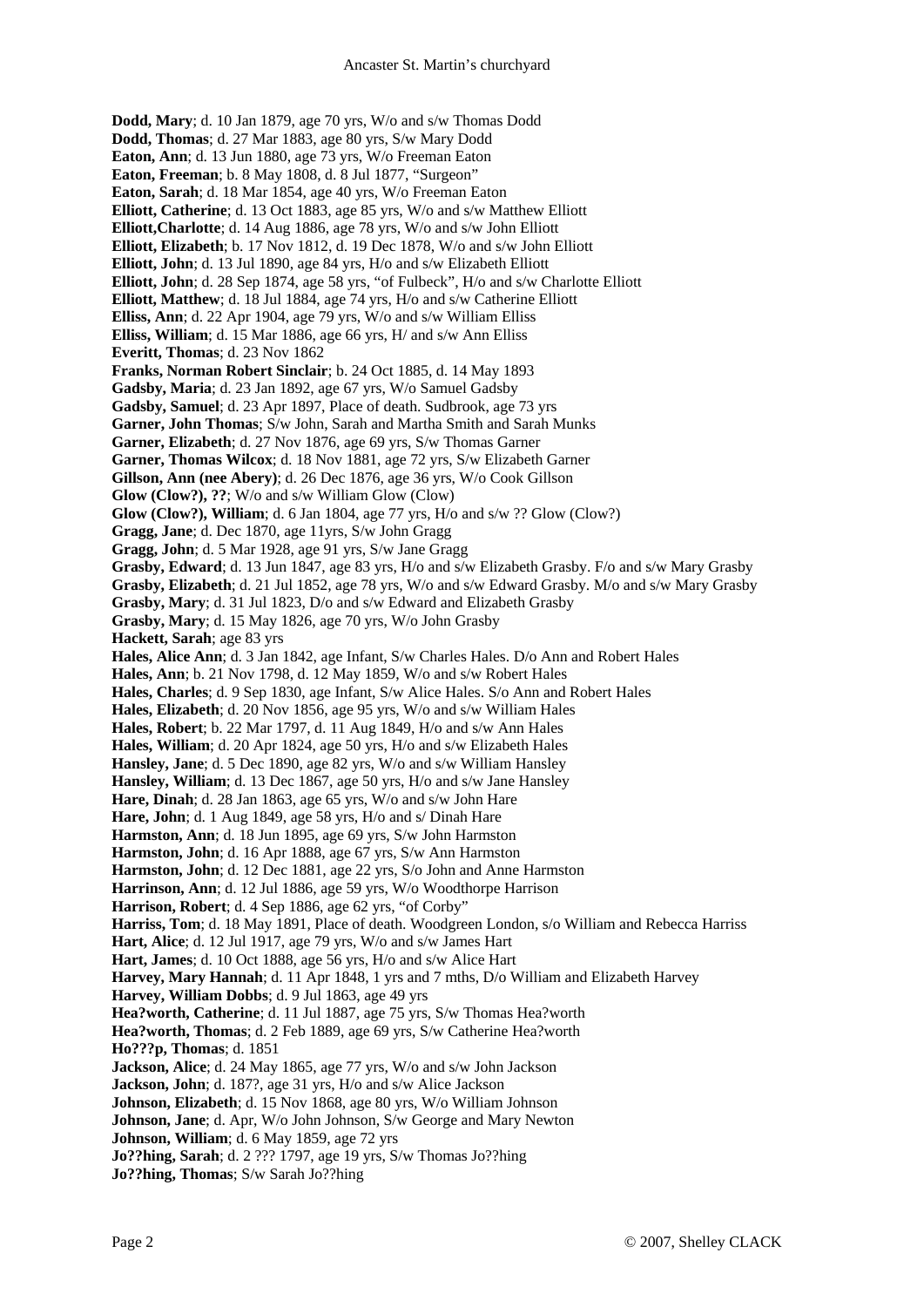**Judson, Edward**; d. 25 Apr 1899, age 69 yrs, H/o and s/w Sarah Judson

**Judson, Sarah**; d. 1 Mar 1877, age 41 yrs, W/o and s/w Edward Judson

**Leachman, Henry-Bates**; d. 14 Jul 1877, age 60 yrs, H/o and s/w Jane Leachman

**Leachman, Jane**; d. 6 Nov 1908, age 82 yrs, W/o and s/w Henry-Bates Leachman

**Leake, Charlotte**; d. 24 Apr 1902, age 51 yrs, W/o Edward Leake

**Long, Ann**; Infant, D/o Elizabeth Long

**Long, Elizabeth**; d. 24 Jun 1743, 31 yrs M/o Ann Long

**Lucas, Anthony**; d. 29 Jun 1789, age 63 yrs, "of Ancaster Hall", H/o Christian Lucas

**Lucas, Anthony**; d. 25 Apr 1792, age 23 yrs, S/o Anthony and Christian Lucas

**Lucas, Christian**; d. 24 Jan 1784, age 49 yrs, W/o Anthony Lucas

**Lucas, George**; d. 29 Aug 1789, age 23 yrs, S/o Anthony and Christian Lucas

**Lucas, John**; d. 10 Mar 1767, age 1 yr, S/o Lieut. Gen. Thomas Calcraft Lucas

**Lucas-Calcraft, Charles Yorke**; d. 23 Jun 1945, age 61 yrs, "of Ancaster Hall", Elder s/o and s/w E Lucas-Calcraft

**Lucas-Calcraft, E.J.**; d. 5 Aug 1895, Place of death. Fitzroy House, "J.P.", S/w Charles Yorke Lucas-Calcraft **Lucas-Calcraft, John Charles**; d. 28 Feb 1851, age 81 yrs, "of Ancaster Hall", S/w Sophia Lucas-Calcraft

**Lucas-Calcraft, Sophia**; d. 30 May 1837, age 69 yrs, S/w John Lucas-Calcraft

**Munks, Sarah Ann**; d. Sep 1812, Grandaughter of and s/w John and Sarah Smith and s/w John Garner

**Muxlow, John**; d. 3 Dec 1862, age 72 yrs, H/o and s/w Susannah Muxlow **Muxlow, Susannah**; d. 3 Apr 1866, age 76 yrs, W/o and s/w John Muxlow

**Newton, Eleanor (nee Eaton)**; d. 5 Feb 1871, Place of death. Rauceby Lodge, age 34 yrs, "W/o William Newton. Eldest daughter of Freeman Eaton of Ancaster. Died after the birth of her ninth child", M/o and s/w Harold Newton

**Newton, George Thomas**; d. 25 Jun 1903, age 47 yrs, S/w Jane Johnson and Mary Newton

**Newton, Harold Chamberlain**; 18 Nov 1860, S/o and s/w Eleanor Newton

**Newton, John**; d. 15 Jan 1874, age 41 yrs

**Newton, Mary**; d. 1 Jul 1949, age 91 yrs, W/o and s/w George Newton. Also s/w Jane Johnson

**Newton, William G**; d. 12 Nov 1873, Place of death. The Manor Oldcotes Notts, age 38 yrs, "Late of Rauceby Lodge"

**Palmer, Jane (nee Jackson)**; d. 15 Jan 1840, age 43 yrs, W/o Robert Palmer. M/o and s/w Julie Palmer **Palmer, Julie Matilda**; d. 16 Feb 1837, age 6 mths, D/o and s/w Jane Palmer

**Parlett, Hudson**; d. 10 Sep 1904, age 64 yrs

**Pask, John**; d. 10 ??? 1861, age 84 yrs, "Stone erected by the family with whom they faithfully served more than 50 years", S/w Mary Pask

**Pask, Mary**; d. 10 Sep 1860, "Stone erected by the family with whom they faithfully served more than 50 years", S/w John Pask

**Pollard, John**; d. 22 Jun 1875, age 70 yrs

**Proctor, Ann**; d. 2 Sep 1902, Place of death. Huddersfield, S/w Joseph Proctor

**Proctor, Henry**; d. 25 Dec 1874, age 26 yrs

**Proctor, John**; d. 7 Apr 1892, age 80 yrs, "of Sudbrook", H/o and s/w Ann Proctor

**Proctor, Joseph**; d. 7 Apr 1892, age 80 yrs, "of Sudbrook", S/w Ann Proctor

**Raisbeck, Hannah**; d. 1871, age 77 yrs, S/w William Raisbeck

**Raisbeck, William**; d. 16 Sep 1871, age 78 yrs, S/w Hannah Raisbeck

**Redd, Mary**; d. 18 May 1900, Place of death. Ancaster, age 32 yrs, W/o Hubert Redd

**Roberts, Ann-Maria**; b. 30 Dec 1849, d. 25 Dec 1856, S/w Matilda Roberts

**Roberts, Garratt (Joseph?)**; d. 22 Feb 187, age 55 yrs

**Roberts, Matilda B**; b. 7 Dec 1855, d. 7 May 1863, S/w Ann-Maria Roberts

**Roe, Elizabeth**; d. 27 Mar 1765, age 18 yrs

**Roe, John**; d. 7 Mar 1796, age 54 yrs, "Officer at home and in Germany"

**Roe, William**; d. 24 Jun 1775, age 63 yrs

**Roper, ??**; d. 6 May ????

**Roper, Noah**; d. 22 Oct 1875 (1873?), age 72 yrs

**Rossington, Ann**; d. Jul, age 69 yrs, W/o Henry Rossington

**Rouse, Elizabeth**; d. 1 Mar 1903, age 50 yrs, W/o Charles Rouse

**Rowe, Ann**;

**Rowe, Daniel**; d. 17 May 1858

**Rowe, Joseph**; d. 11 Apr 1861

**Scoffield, Eliza Fanny**; d. 11 Aug 1883, age 8 yrs, D/o Levi and Sarah Scoffield

**Scoffield, Mary Elizabeth**; d. 7 May 1869, age 4 mths, D/o Levi and Sarah Scoffield

**Sills, Elizabeth**; d. 29 Apr 1895, Place of death. Ancaster, age 79 yrs, W/o and s/w John Sills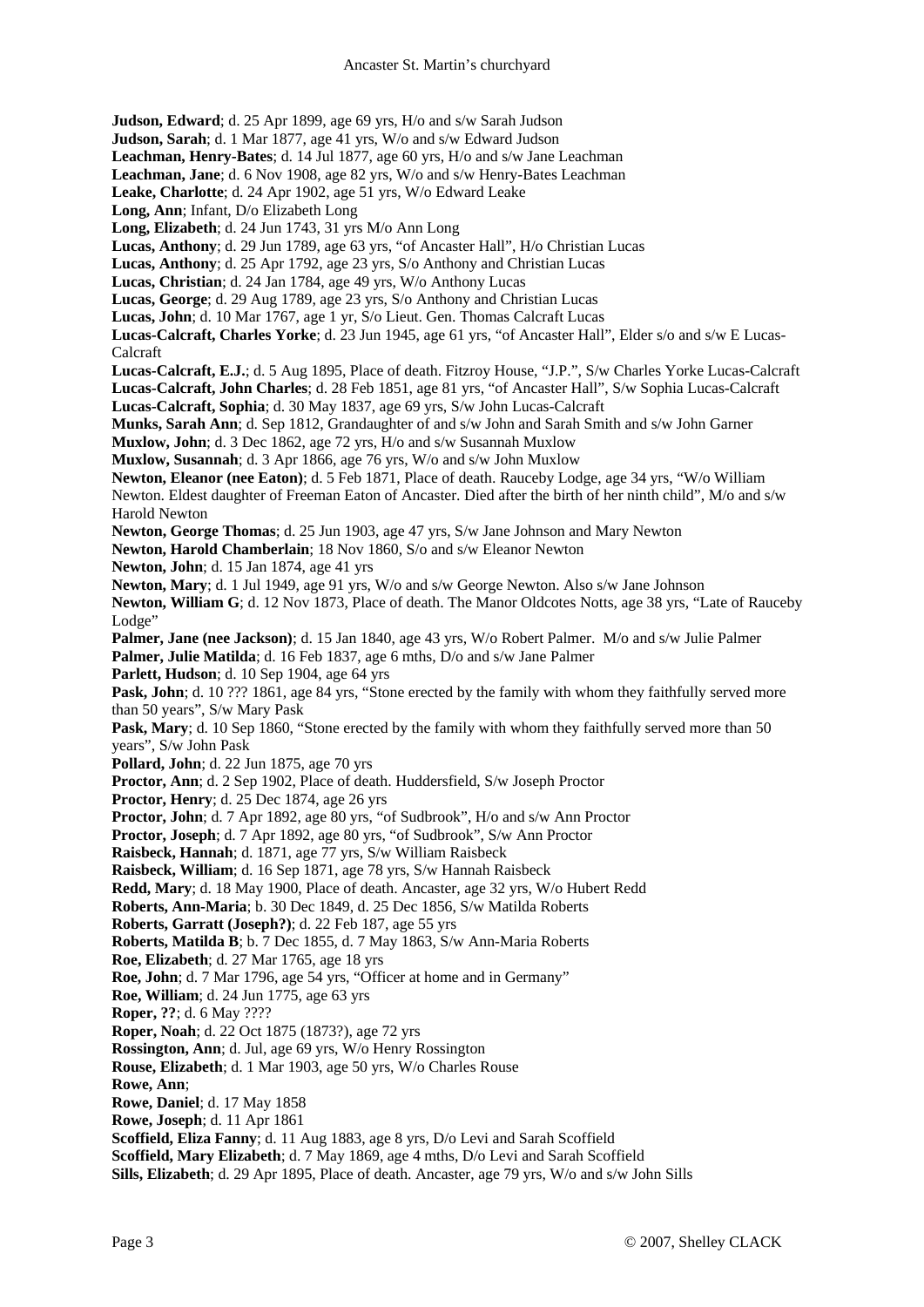**Sills, John**; d. 27 Aug 1887, Place of death. Donington, age 77 yrs, H/o and s/w Elizabeth Sills **Simms, Ann (nee Sadersan)**; d. 19 Mar 1834, age 73 yrs, w/o William Simms **Slight, Ann**; d. 6 Aug 1855, age 62 yrs, W/o John Slight **Sight, Elizabeth**; d. 3 Feb 1842, age 86 yrs, W/o Simon Slight **Slight, John**; d. Apr ???? **Slight, Marian (nee Ward)**; d. 8 Jul 1874, age 28 yrs, "of West Willoughby" **Slight, Mary**; d. 10 May 1867, age 92 yrs, W/o William Slight **Slight, Mary-Ann**; d. 22 Jul 1867, age 47 yrs, W/o William Slight **Slight, Simon**; **Slight, William**; d. 19 Sep 1867, age 51 yrs **Smith, John**; d. 2? Apr 18?8, age 59 yrs, H/o and s/w Sarah Smith. Also s/w Sarah Munks and John Garner **Smith, Martha**; d. 21 Nov 1832, D/o and s/w John and Sarah Smith. Also Sarah Munks and John Garner **Smith, Sarah**; d. 10 ??? ????, W/o and s/w John Smith. Also s/w Martha Smith, Sarah Munks and John Garner **Squires, Ann**; d 16 Feb 18??, D/o John and Elizabeth Squires **Sumner, Elizabeth**; d 25 Apr 1855, age 42 yrs, W/o John Sumner **Sumner, George**; d. Apr 1873 **Sumner, John**; d. 11 Oct 1866, age 55 yrs **Sumner, Mary-Ann**; d. 17 Apr 1870, age 41 yrs **Teat, John**; d. 5 Apr 1835 **Teat, John Henry**; d. 8 Dec 1878, age 46 yrs **Theaker, Harriett-Jane**; d. 7 Feb 1881, age 72 yrs, "of Willoughby Heath" **Thorp, Eliza**; d. d. 10 Dec 1922, age 81 yrs, W/o and s/w Philip Thorp **Thorp, Elizabeth**; d. 14 Nov 1895, age 56 yrs, "of Walcott" **Thorp, Emily**; b. 8 Sep 1882, d. 4 Aug 1885, S/w Philip Thorp. D/o Eliza and Philip Thorp **Thorp, Philip**; d. 10 Oct 1893, age 55 yrs, H/o and s/w Eliza Thorp **Thorp, Philip**; d. 13 Sep 1880, age Infant, S/w Emily Thorp, S/o Eliza and PhilipThorp **Tibbert, Thomas**; d. 5 Jun 1908, age 81 yrs, "of Sudbrook" **Towe, Matilda S**; d. 26 Jun 1906, age 78 yrs, "of Sudbrooke" **Towne, Benjamin**; d. 14 Sep 1730, "of Grantham" **Towning, William Rosling**; b. 30 Aug 1890, d. 30 Apr 1891, S/o John and Mary Towning **Tyler, Eliza**; d. 26 Apr 1888, age 85 yrs, S/w William Tyler **Tyler, Frances (nee Bristow)**; d. 11 Nov 1842, age 25 yrs, "W/o WilliamTyler and daughter of Francis and Elizabeth Bristow of Spittlegate she was married in this church on 18 January 1842" **Tyler, Frances Jane**; d. 18??, age 11 yrs **Tyler, Mary**; d. 14 Nov 1808, age 59 yrs, S/w Peter Tyler **Tyler, Peter**; d. 12 Mar 1845, age 63 yrs, S/w Sarah Tyler **Tyler, Peter**; d. 19 Jun 1809, age58 yrs, S/w Mary Tyler **Tyler, Sarah**; d. 26 Dec 1854, age 70 yrs, S/w Peter Tyler **Tyler, William Hewinson**; S/o Thomas and Elizabeth Tyler. S/w three unreadable people **Tyler, William**; d. 19 Dec 1881, age 74 yrs, S/w Eliza Tyler **Waddington, Mary Ann**; b. 8 Dec 1809, d. 27 Dec 1878, W/o and s/w William Waddington **Waddington, William**; b. 1 Sep 1807, d. 24 Sep 1883, H/o and s/w Mary Waddington **Walton, Mary Ann**; b. 8 Mar 1807, d. 19 Jan 1886, W/o and s/w William Walton **Walton, William**, b. 12 Oct 1800, d. 7 Feb 1879, S/w Mary Ann Walton **Ward, Alfred John**; d. Jan **Ward, Elizabeth**; d. 28 ??? 1893, W/o and s/w William Ward **Ward, Elizabeth**; "of Sudbrook", W/o John Ward **Ward, Mary**; W/o William Ward **Ward, Richard Eminson**; d. 29 Dec 1869, S/w William Ward **Ward, William**; d. 12 Oct 1869, age 80yrs **Ward, William**; d. 8 Dec 1869, age 23 yrs, S/w Richard Eminson Ward **Ward, William**; b. 11 May 1814, d. 7 Dec 1883, H/o and s/w Elizabeth Ward **Ward, William Edward**; b 20 Sep 1842, d. 1900 **Warren, Maria**; b. 25 Sep 1786, d. 26 Nov 1865 **Warren, Za?hariah Shrapnel**; "Reverend" **Watson, Mary Jane**; d. 4 Apr 1897, age 35 yrs, S/w William Watson **Watson, William**; d.12 Aug 1901, age 41 yrs, S/w Mary Jane Watson **Westmoreland, William**; d. 1 Sep 1868, age 64 yrs **Wilkinson, Henry**; d. 4 Nov 1867, age 23 yrs, "of Willoughby Heath" **Wilkinson, John**; d. 30 Jan 1896, H/o and s/w Mary Ann Wilkinson